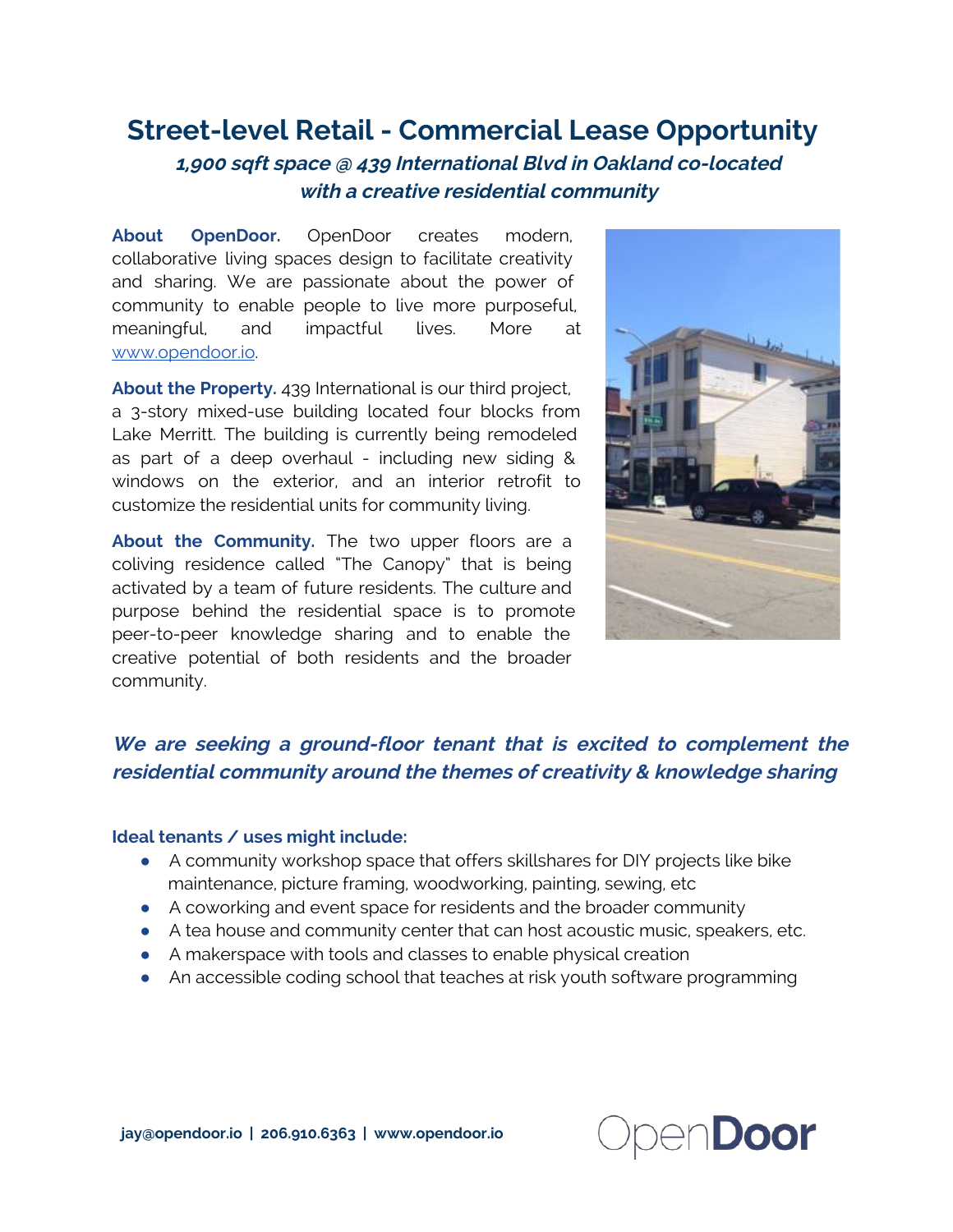# Specifications, Drawings & Photos

#### Lease Specifics:

- 439 International Blvd, Oakland, CA
- 2,400 sqft with street-level walk-in access from International Blvd.
- Price: \$2,700/mo
- Available beginning Dec. 1st
- Ground Floor Retail, RU4 Zoning allows most commercial uses
- Wired with commercial power
- Includes 1 bathroom & 1 room plumbed as bathroom
- Seeking 3 year lease or longer
- $\bullet$  Rent ramp up available
- Available for popups & events prior to Dec. 1st
- Small tenant improvement budget available for painting & lighting

## Ground floor commercial space plans:





# **Ground Floor Commercial Space Plans**

Detailed Drawings and Figures available upon request. Jay@opendoor.jo

jay@opendoor.io | 206.910.6363 | www.opendoor.io

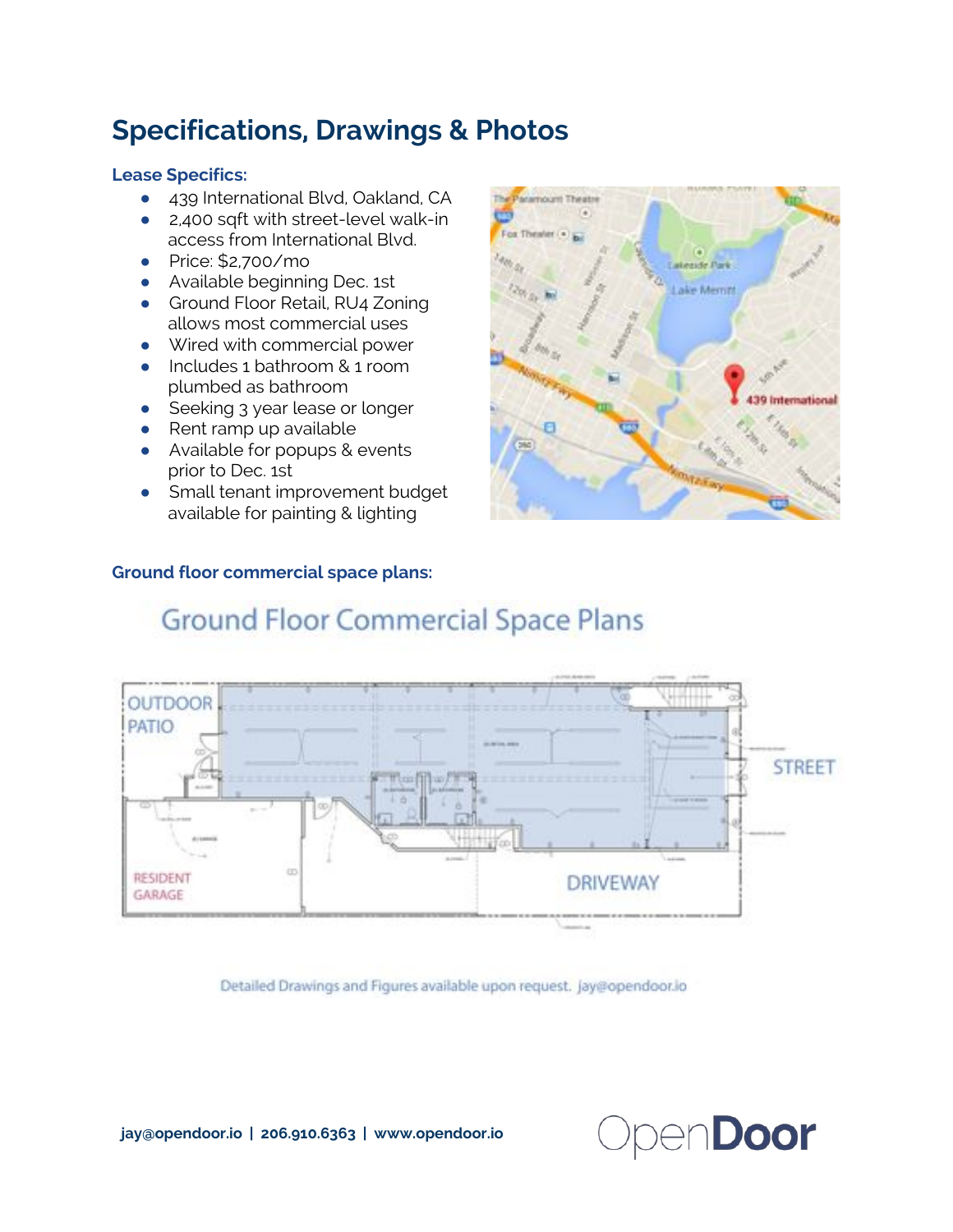The property is the tall building in center, currently being re-sided and repainted.



jay@opendoor.io | 206.910.6363 | www.opendoor.io

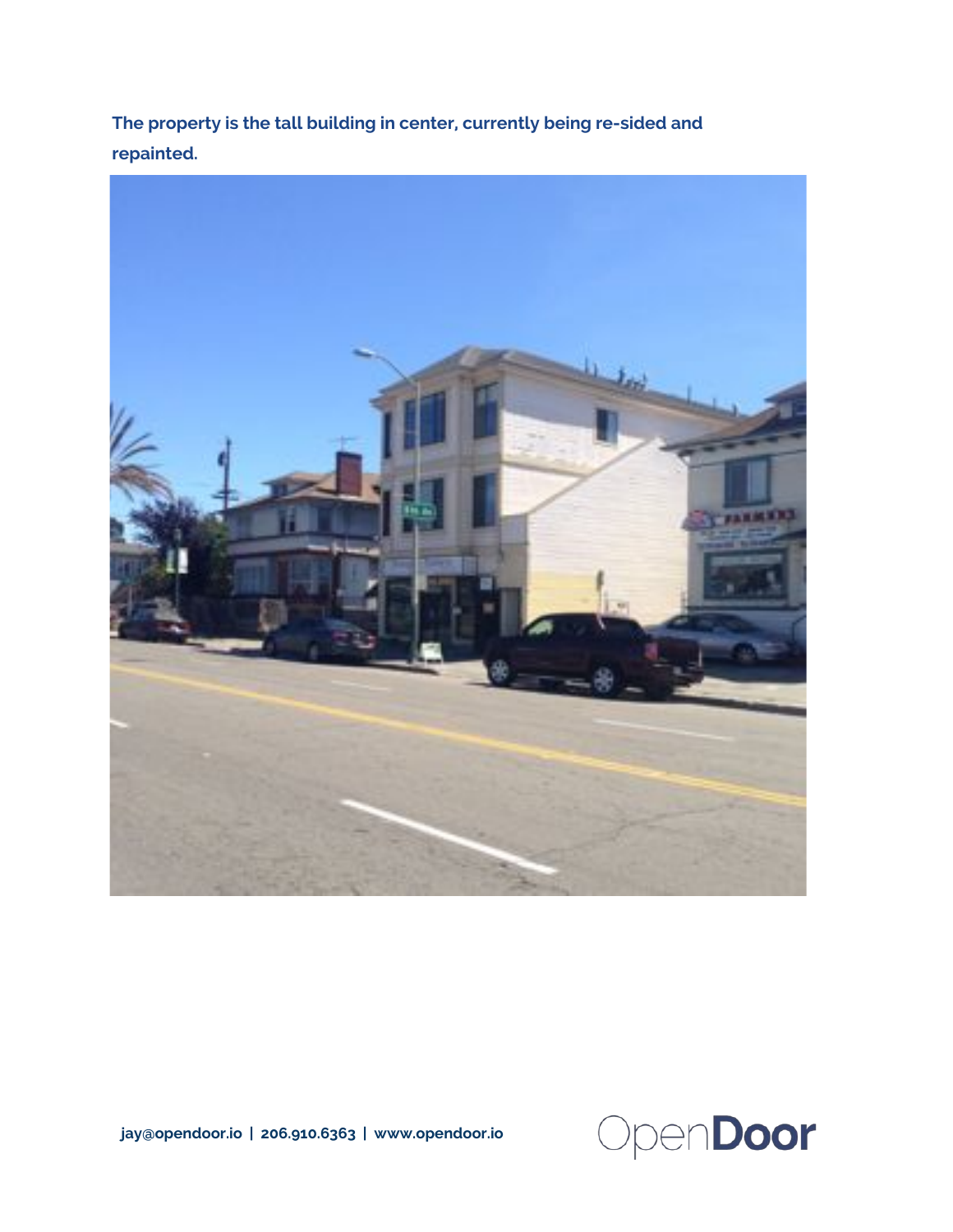Storefront from the sidewalk. Planter boxes will be replaced with input from tenant.





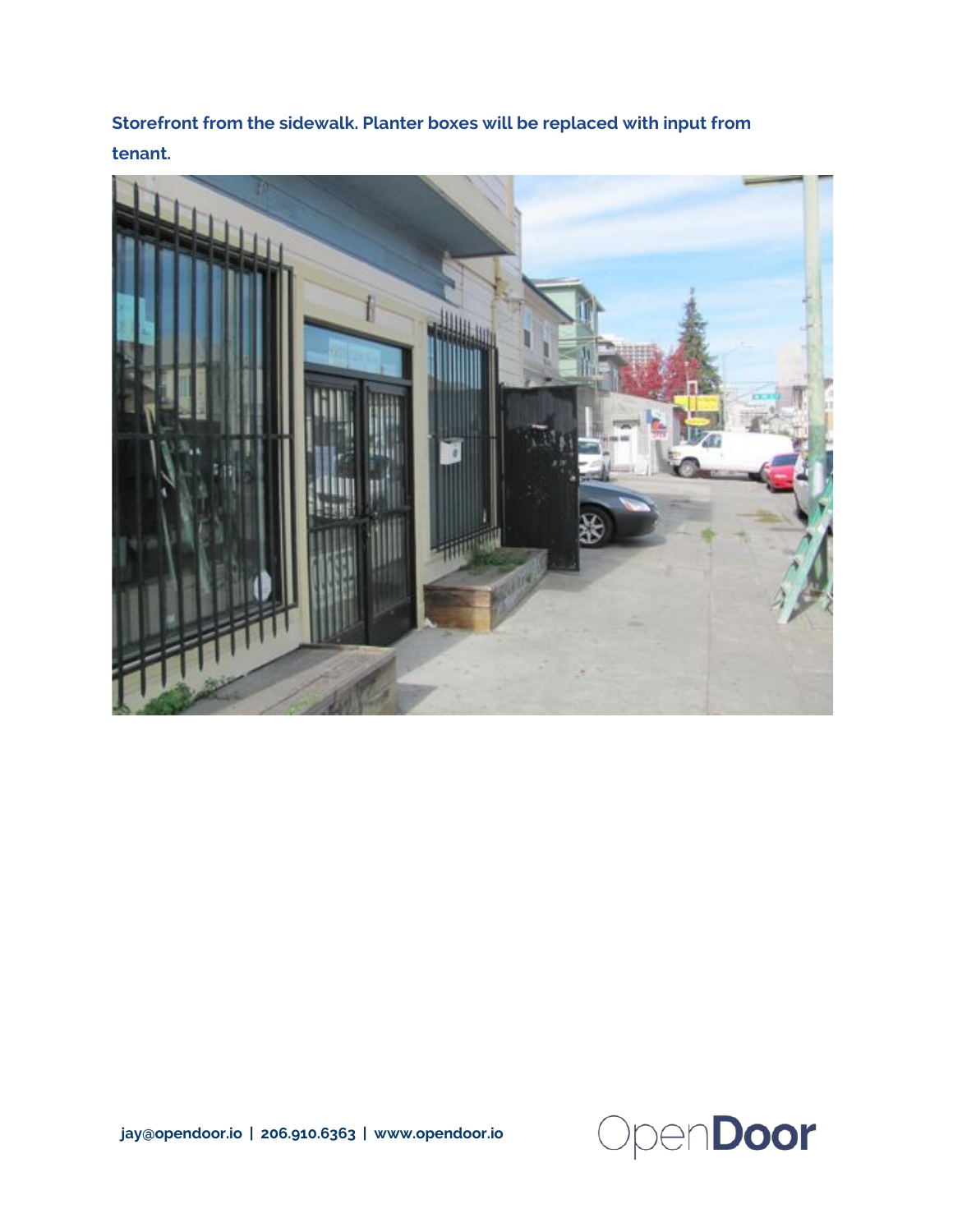Interior of commercial space, viewed from front door. Currently used as staging area.